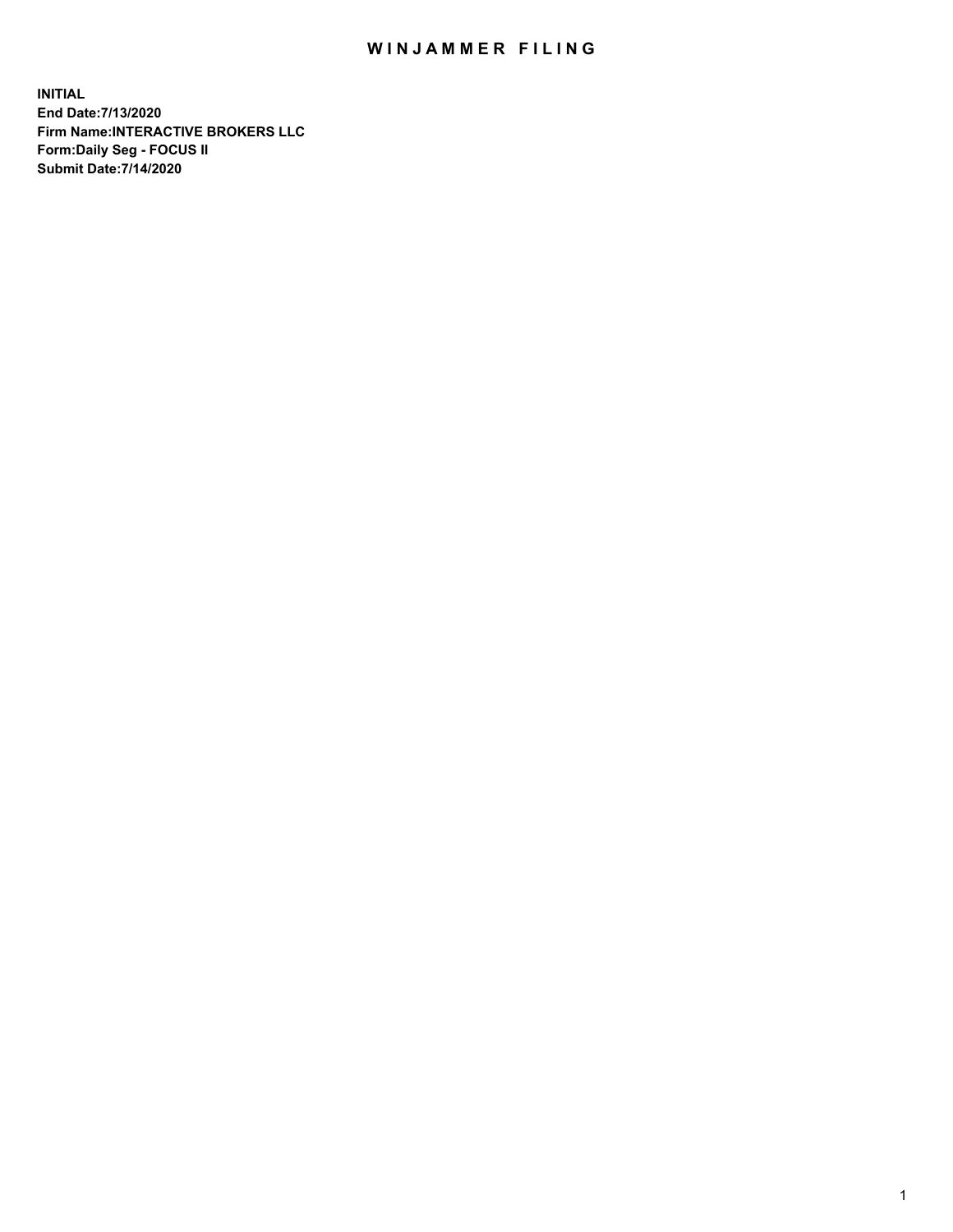**INITIAL End Date:7/13/2020 Firm Name:INTERACTIVE BROKERS LLC Form:Daily Seg - FOCUS II Submit Date:7/14/2020 Daily Segregation - Cover Page**

| Name of Company                                                                                                                                                                                                                                                                                                               | <b>INTERACTIVE BROKERS LLC</b>                                                                  |  |
|-------------------------------------------------------------------------------------------------------------------------------------------------------------------------------------------------------------------------------------------------------------------------------------------------------------------------------|-------------------------------------------------------------------------------------------------|--|
| <b>Contact Name</b>                                                                                                                                                                                                                                                                                                           | James Menicucci                                                                                 |  |
| <b>Contact Phone Number</b>                                                                                                                                                                                                                                                                                                   | 203-618-8085                                                                                    |  |
| <b>Contact Email Address</b>                                                                                                                                                                                                                                                                                                  | jmenicucci@interactivebrokers.c<br><u>om</u>                                                    |  |
| FCM's Customer Segregated Funds Residual Interest Target (choose one):<br>a. Minimum dollar amount: ; or<br>b. Minimum percentage of customer segregated funds required:% ; or<br>c. Dollar amount range between: and; or<br>d. Percentage range of customer segregated funds required between:% and%.                        | $\overline{\mathbf{0}}$<br>$\overline{\mathbf{0}}$<br>155,000,000 245,000,000<br>0 <sub>0</sub> |  |
| FCM's Customer Secured Amount Funds Residual Interest Target (choose one):<br>a. Minimum dollar amount: ; or<br>b. Minimum percentage of customer secured funds required:%; or<br>c. Dollar amount range between: and; or<br>d. Percentage range of customer secured funds required between:% and%.                           | $\overline{\mathbf{0}}$<br>$\overline{\mathbf{0}}$<br>80,000,000 120,000,000<br>0 <sub>0</sub>  |  |
| FCM's Cleared Swaps Customer Collateral Residual Interest Target (choose one):<br>a. Minimum dollar amount: ; or<br>b. Minimum percentage of cleared swaps customer collateral required:%; or<br>c. Dollar amount range between: and; or<br>d. Percentage range of cleared swaps customer collateral required between:% and%. | $\overline{\mathbf{0}}$<br>$\overline{\mathbf{0}}$<br>0 <sub>0</sub><br>0 <sub>0</sub>          |  |

Attach supporting documents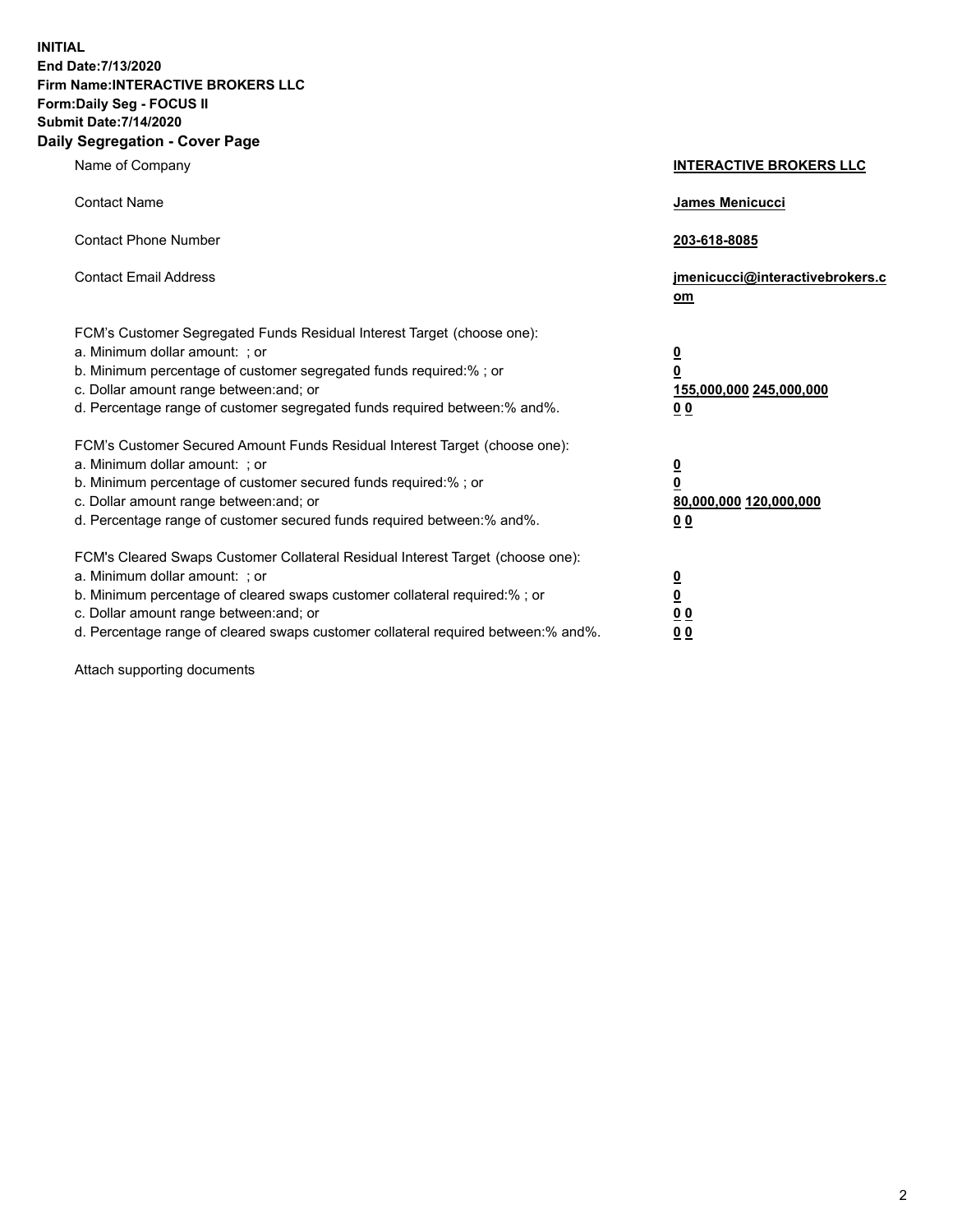**INITIAL End Date:7/13/2020 Firm Name:INTERACTIVE BROKERS LLC Form:Daily Seg - FOCUS II Submit Date:7/14/2020 Daily Segregation - Secured Amounts**

## Foreign Futures and Foreign Options Secured Amounts Amount required to be set aside pursuant to law, rule or regulation of a foreign government or a rule of a self-regulatory organization authorized thereunder **0** [7305] 1. Net ledger balance - Foreign Futures and Foreign Option Trading - All Customers A. Cash **594,346,245** [7315] B. Securities (at market) **0** [7317] 2. Net unrealized profit (loss) in open futures contracts traded on a foreign board of trade **-1,403,129** [7325] 3. Exchange traded options a. Market value of open option contracts purchased on a foreign board of trade **3,136,058** [7335] b. Market value of open contracts granted (sold) on a foreign board of trade **-1,597,968** [7337] 4. Net equity (deficit) (add lines 1. 2. and 3.) **594,481,206** [7345] 5. Account liquidating to a deficit and account with a debit balances - gross amount **6,830** [7351] Less: amount offset by customer owned securities **0** [7352] **6,830** [7354] 6. Amount required to be set aside as the secured amount - Net Liquidating Equity Method (add lines 4 and 5) **594,488,036** [7355] 7. Greater of amount required to be set aside pursuant to foreign jurisdiction (above) or line 6. **594,488,036** [7360] FUNDS DEPOSITED IN SEPARATE REGULATION 30.7 ACCOUNTS 1. Cash in banks A. Banks located in the United States **91,764,045** [7500] B. Other banks qualified under Regulation 30.7 **0** [7520] **91,764,045** [7530] 2. Securities A. In safekeeping with banks located in the United States **479,913,000** [7540] B. In safekeeping with other banks qualified under Regulation 30.7 **0** [7560] **479,913,000** [7570] 3. Equities with registered futures commission merchants A. Cash **0** [7580] B. Securities **0** [7590] C. Unrealized gain (loss) on open futures contracts **0** [7600] D. Value of long option contracts **0** [7610] E. Value of short option contracts **0** [7615] **0** [7620] 4. Amounts held by clearing organizations of foreign boards of trade A. Cash **0** [7640] B. Securities **0** [7650] C. Amount due to (from) clearing organization - daily variation **0** [7660] D. Value of long option contracts **0** [7670] E. Value of short option contracts **0** [7675] **0** [7680] 5. Amounts held by members of foreign boards of trade A. Cash **140,194,596** [7700] B. Securities **0** [7710] C. Unrealized gain (loss) on open futures contracts **274,381** [7720] D. Value of long option contracts **3,136,058** [7730] E. Value of short option contracts **-1,597,968** [7735] **142,007,067** [7740] 6. Amounts with other depositories designated by a foreign board of trade **0** [7760] 7. Segregated funds on hand **0** [7765] 8. Total funds in separate section 30.7 accounts **713,684,112** [7770] 9. Excess (deficiency) Set Aside for Secured Amount (subtract line 7 Secured Statement Page 1 from Line 8) **119,196,076** [7380] 10. Management Target Amount for Excess funds in separate section 30.7 accounts **80,000,000** [7780] 11. Excess (deficiency) funds in separate 30.7 accounts over (under) Management Target **39,196,076** [7785]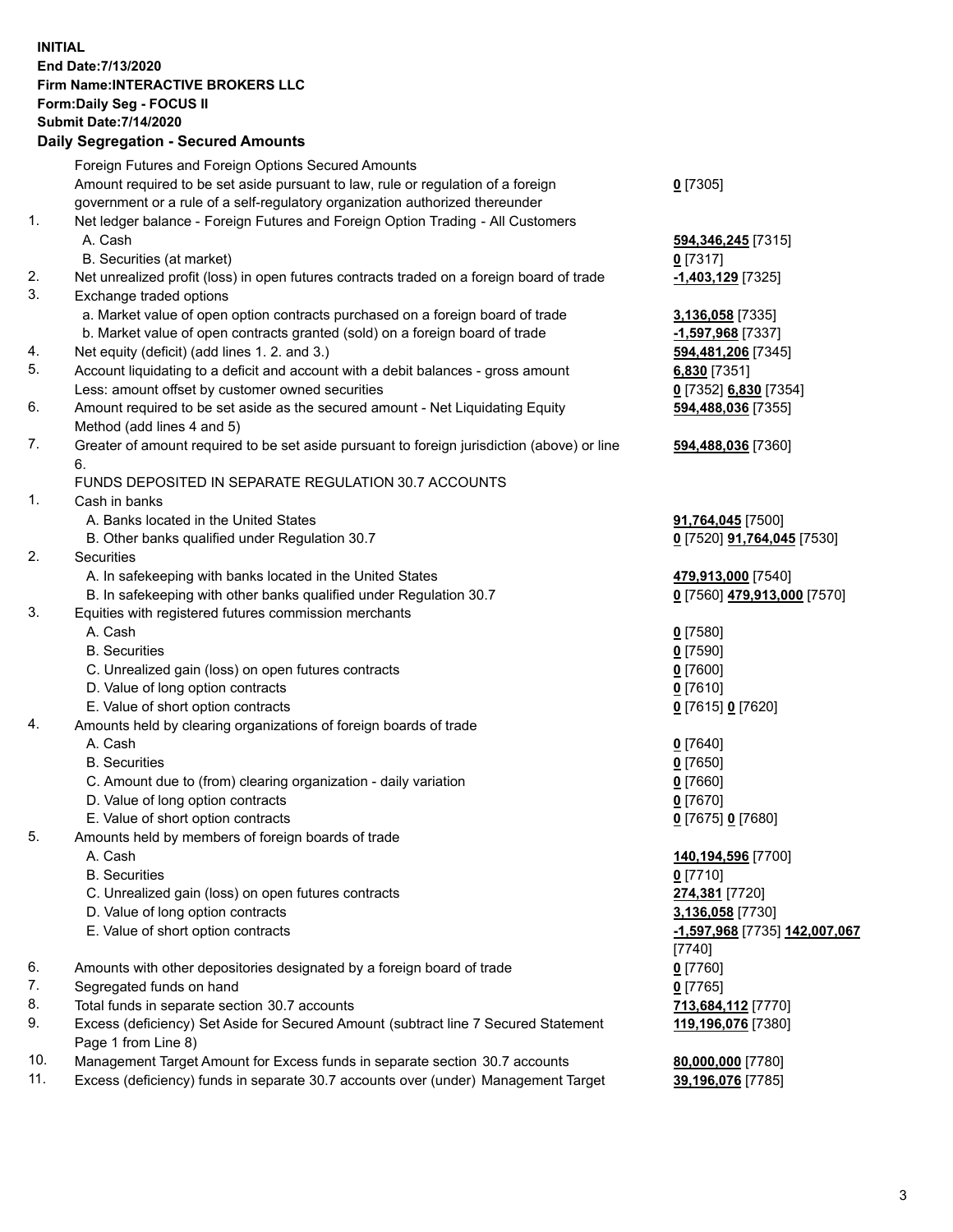**INITIAL End Date:7/13/2020 Firm Name:INTERACTIVE BROKERS LLC Form:Daily Seg - FOCUS II Submit Date:7/14/2020 Daily Segregation - Segregation Statement** SEGREGATION REQUIREMENTS(Section 4d(2) of the CEAct) 1. Net ledger balance A. Cash **5,242,924,440** [7010] B. Securities (at market) **0** [7020] 2. Net unrealized profit (loss) in open futures contracts traded on a contract market **119,316,785** [7030] 3. Exchange traded options A. Add market value of open option contracts purchased on a contract market **273,843,799** [7032] B. Deduct market value of open option contracts granted (sold) on a contract market **-228,353,478** [7033] 4. Net equity (deficit) (add lines 1, 2 and 3) **5,407,731,546** [7040] 5. Accounts liquidating to a deficit and accounts with debit balances - gross amount **6,229,579** [7045] Less: amount offset by customer securities **0** [7047] **6,229,579** [7050] 6. Amount required to be segregated (add lines 4 and 5) **5,413,961,125** [7060] FUNDS IN SEGREGATED ACCOUNTS 7. Deposited in segregated funds bank accounts A. Cash **1,022,682,188** [7070] B. Securities representing investments of customers' funds (at market) **2,547,606,730** [7080] C. Securities held for particular customers or option customers in lieu of cash (at market) **0** [7090] 8. Margins on deposit with derivatives clearing organizations of contract markets A. Cash **6,352,377** [7100] B. Securities representing investments of customers' funds (at market) **1,943,914,615** [7110] C. Securities held for particular customers or option customers in lieu of cash (at market) **0** [7120] 9. Net settlement from (to) derivatives clearing organizations of contract markets **59,728,796** [7130] 10. Exchange traded options A. Value of open long option contracts **273,692,990** [7132] B. Value of open short option contracts **-228,304,562** [7133] 11. Net equities with other FCMs A. Net liquidating equity **0** [7140] B. Securities representing investments of customers' funds (at market) **0** [7160] C. Securities held for particular customers or option customers in lieu of cash (at market) **0** [7170] 12. Segregated funds on hand **0** [7150] 13. Total amount in segregation (add lines 7 through 12) **5,625,673,134** [7180] 14. Excess (deficiency) funds in segregation (subtract line 6 from line 13) **211,712,009** [7190] 15. Management Target Amount for Excess funds in segregation **155,000,000** [7194] 16. Excess (deficiency) funds in segregation over (under) Management Target Amount **56,712,009** [7198]

Excess